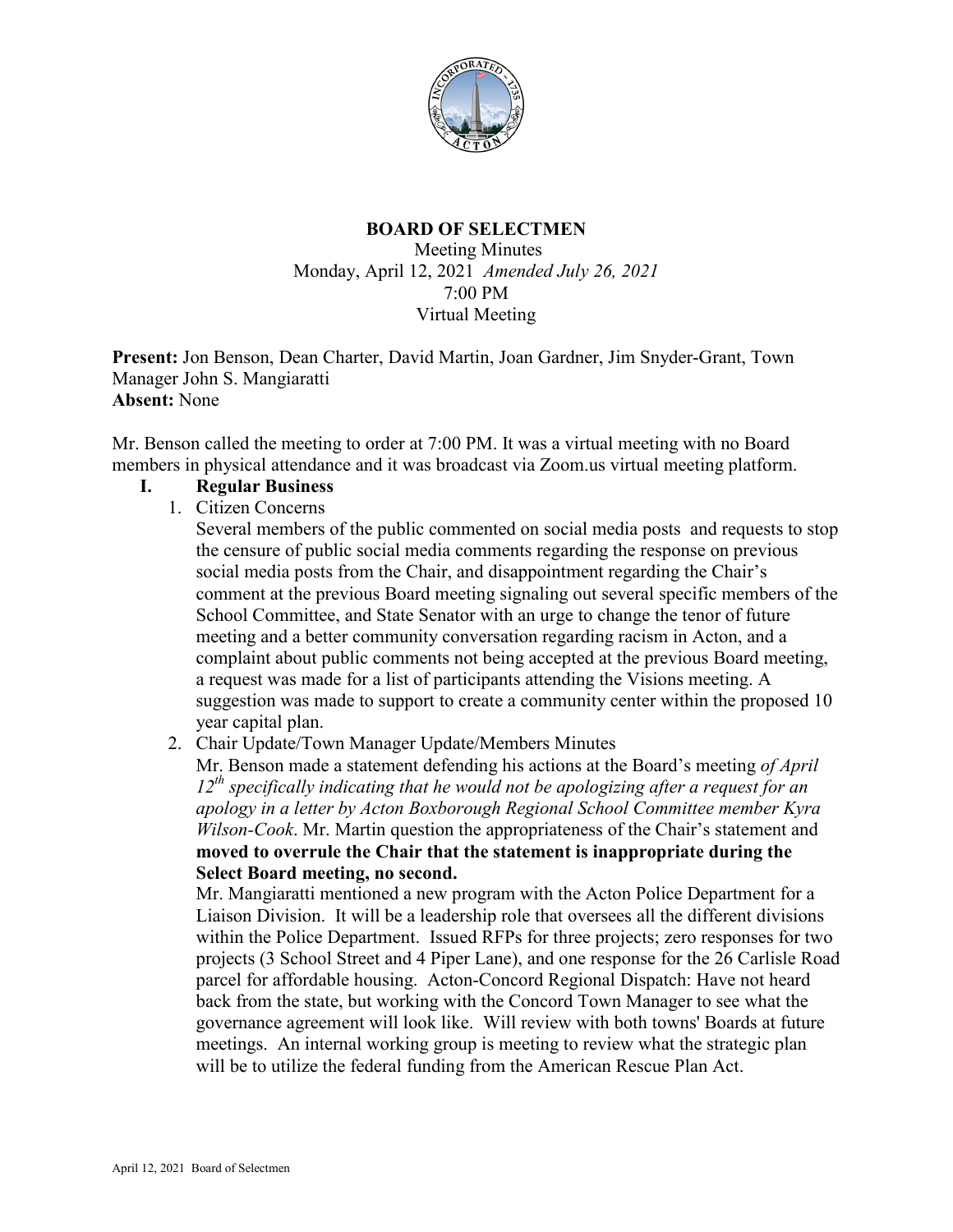

Mr. Snyder-Grant commented regarding the Acton Water District summer watering program allowing one day a week for lawn watering and three days a week for gardens. Mr. Snyder-Grant commented on his conversations with citizens concerned about recent social disruptions relative to the recent election and comments that were made at a previous Board meeting. The Braver Angles organization will be holding a virtual debate and discussion on May 2 regarding the ABRHS Colonials mascot. Visions Incorporated hosting educational dialogs including a group of town staff, school and local leaders. The Acton-Boxborough United Way is fostering dialog across all divisions. A suggestion was raised about the possibility of the Asa Parlin house to be used as a potential cultural center.

Ms. Gardner announced that the Planning Board is holding a hearing about the proposed Drive-Up Window Zoning Bylaw amendment on April 15.

Mr. Martin toured the new Douglas-Gates school building site; construction is progressing well. The Diversity, Equity & Inclusion Commission is close to releasing its survey. At the 53 River Street site, an archeological investigation is underway using ground-penetrating radar and digging.

Mr. Charter is monitoring the North Acton Fire Station construction progress and anticipating completion in October. The Community Preservation Committee is close to consensus on all items under consideration, with continuing debate regarding the Dog Park and Gardner Field applications. Mr. Charter attended a presentation on "A History of Acton" hosted by Doug Herrick of the Historical Commission.

## **II. New/Special Business**

## 3. COVID-19 Response Updates

Mr. Mangiaratti reported the town is getting ready to open to the public for full inperson services on May 3. The cumulative number of COVID-19 cases in Acton is 910. The town is still working with the Department of Public Health to possibly set up a combined multi-town vaccination center in Acton.

# **4.** Board to Approve the FY22 Municipal Budget

The Town Manager presented the recommended Municipal Budget for FY22. The budget includes municipal operations of \$36,617,835, subsidies to enterprise funds of \$375,000 and capital projects of \$601,000 for a total of \$37,807,832. It represents a 2.56% increase over total Town appropriations for FY21. The proposed budget will be presented to the Finance Committee at its next meeting, and then to Town Meeting on June 21 for approval.

**Ms. Gardner moved the Town Manager Recommended Budget consisting of municipal operations, subsidies to enterprise funds and recommended capital totaling \$37,807,832 be approved, seconded by Mr. Martin and unanimously voted by roll call:**

**(Aye: Mr. Snyder-Grant, Ms. Gardner, Mr. Charter, Mr. Benson, Mr. Martin)**